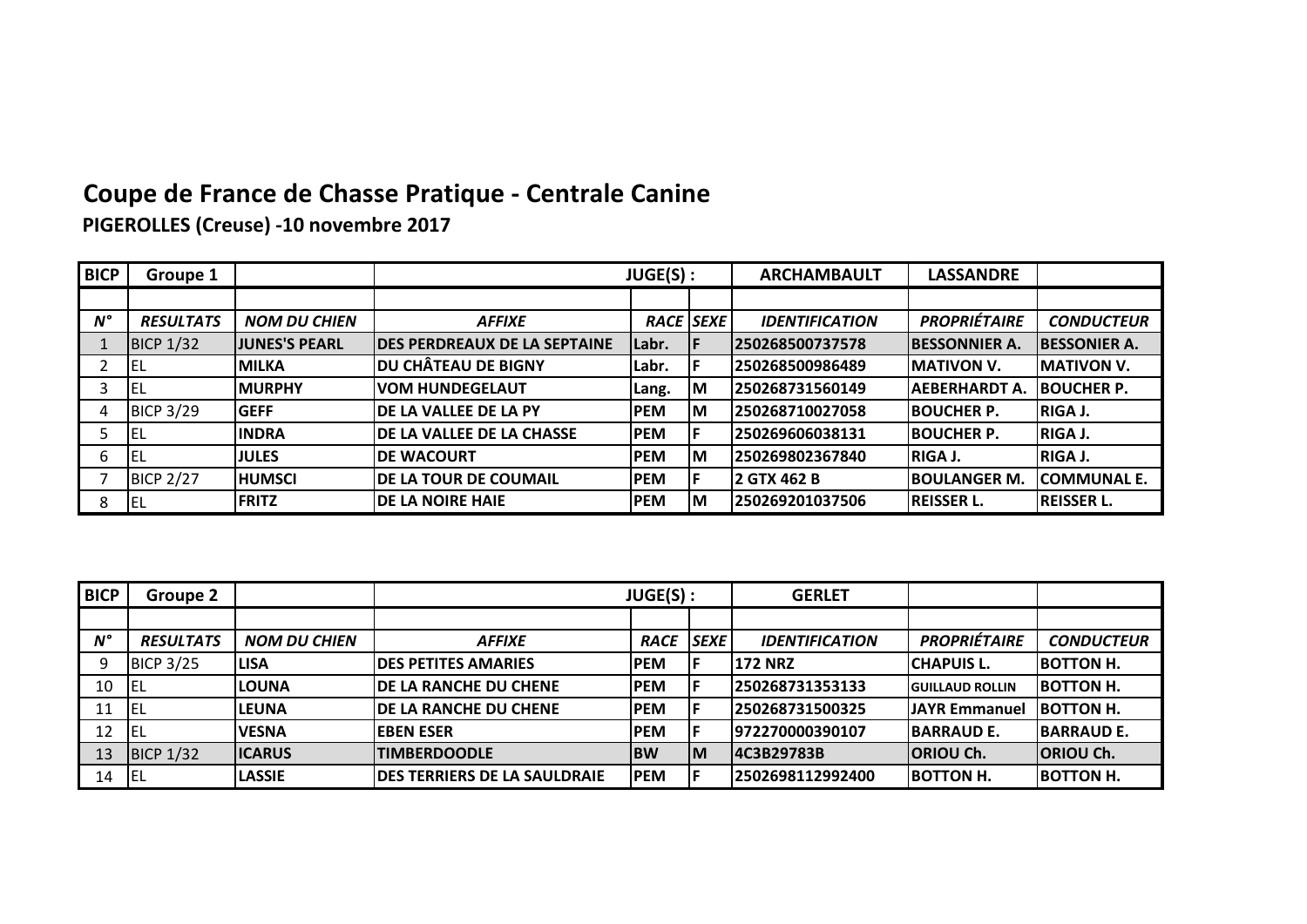| <b>BICP</b> | Groupe 3         |                     | JUGE(S):                      |             | <b>PIEDVACHE</b> |                       |                      |                      |
|-------------|------------------|---------------------|-------------------------------|-------------|------------------|-----------------------|----------------------|----------------------|
|             |                  |                     |                               |             |                  |                       |                      |                      |
| $N^{\circ}$ | <b>RESULTATS</b> | <b>NOM DU CHIEN</b> | <b>AFFIXE</b>                 | <b>RACE</b> | <b>SEXE</b>      | <b>IDENTIFICATION</b> | <b>PROPRIÉTAIRE</b>  | <b>CONDUCTEUR</b>    |
| 15          | EL               | <b>IZAK</b>         | <b>IDE LATIREMONT</b>         | <b>IPEM</b> | IM               | 250269810039051       | ISIDHOUM JM          | <b>SIDHOUM JM</b>    |
| 16          | l El             | <b>IIVOIRE</b>      | IDU DOMAINE DU GRAND MARAIS I | <b>IPEM</b> | ΙM               | 250269604952442       | <b>HOUSSET Ch.</b>   | <b>HOUSSET Ch.</b>   |
| 17          | EL               | <b>IMANOUCHE</b>    | <b>IDU CLOS DES RENARDS</b>   | <b>PEM</b>  |                  | 1982000196982936      | <b>IHERBET P.</b>    | IHERBET P.           |
| 18          | EL               | <b>JINKO</b>        |                               | <b>PEM</b>  | ΙM               | 250269810529421       | <b>MARTIN S.</b>     | <b>MARTIN S.</b>     |
| 19          | <b>BICP 1/32</b> | <b>GUCCI</b>        | <b>IDU BANDOU DE COUFFINS</b> | <b>SA</b>   | IМ               | <b>2 GXU 874</b>      | <b>IROSNOBLET F.</b> | <b>IROSNOBLET F.</b> |
| 20          | EL               | <b>IJOUVENCE</b>    | <b>IDU CLOS FISCHERTAL</b>    | IBA         |                  | 250268601047778       | <b>IROSNOBLET F.</b> | <b>ROSNOBLET F.</b>  |

| <b>BICP</b> | Groupe 4         |                     | JUGE(S) :                       |             | <b>MEUNIER</b> |                       |                     |                   |
|-------------|------------------|---------------------|---------------------------------|-------------|----------------|-----------------------|---------------------|-------------------|
|             |                  |                     |                                 |             |                |                       |                     |                   |
| $N^{\circ}$ | <b>RESULTATS</b> | <b>NOM DU CHIEN</b> | <b>AFFIXE</b>                   | <b>RACE</b> | <b>SEXE</b>    | <b>IDENTIFICATION</b> | <b>PROPRIÉTAIRE</b> | <b>CONDUCTEUR</b> |
| 21          | <b>BICP 3/30</b> | <b>IPOCKER</b>      | IVOM WOLFSBAU                   | <b>PEM</b>  | ΙM             | 276094500009664       | <b>ICOLLET N.</b>   | <b>ICOLLET N.</b> |
| 22          | <b>CACIT</b>     | <b>HEXE</b>         | <b>SUDJAGERIN</b>               | <b>IDR</b>  | IF             | 1250269801993175      | <b>ILUDMANN J.</b>  | <b>COLLET N.</b>  |
| 23          | iel              | <b>IZZIE</b>        | <b>IDE L'ETANG DES JONCS</b>    | IDR.        | lF             | 1250268500554949      | <b>ILUDMANN J.</b>  | <b>COLLET N.</b>  |
| 24          | <b>BICP 2/29</b> | <b>IIDEM</b>        | <b>IDU NID AUX NOBLES</b>       | IBA         | lм             | 1941000014907318      | <b>ISERIS M.</b>    | <b>ICOLLET N.</b> |
| 25          | iel              | <b>IGHOST</b>       | IDU VAL COISIN                  | <b>PEM</b>  | ΙM             | 1250269801597380      | <b>ICOLLET N.</b>   | <b>ICOLLET N.</b> |
| 26          | l El             | <b>JASON</b>        | <b>IDES ETOILES DE WOODCOCK</b> | <b>PEM</b>  | ΙM             | 250269606293855       | <b>GRAFF H.</b>     | <b>COLLET N.</b>  |

| Participants barrage CACIT (chiens continentaux uniquement) |                                                    |    |                  |                     |                   |  |  |  |
|-------------------------------------------------------------|----------------------------------------------------|----|------------------|---------------------|-------------------|--|--|--|
| Juges                                                       | <b>PIEDVACHE - MEUNIER</b>                         |    |                  |                     |                   |  |  |  |
| <b>NOM DU CHIEN</b>                                         | <b>AFFIXE</b>                                      |    | <b>RACE SEXE</b> | <b>PROPRIÉTAIRE</b> | <b>CONDUCTEUR</b> |  |  |  |
| <b>HEXE</b>                                                 | <b>SUDJAGERIN</b>                                  | DR |                  | LUDMANN J.          | <b>COLLET N.</b>  |  |  |  |
| <b>ICARUS</b>                                               | <b>BW</b><br>М<br>ORIOU Ch.<br><b>TIMBERDOODLE</b> |    |                  |                     |                   |  |  |  |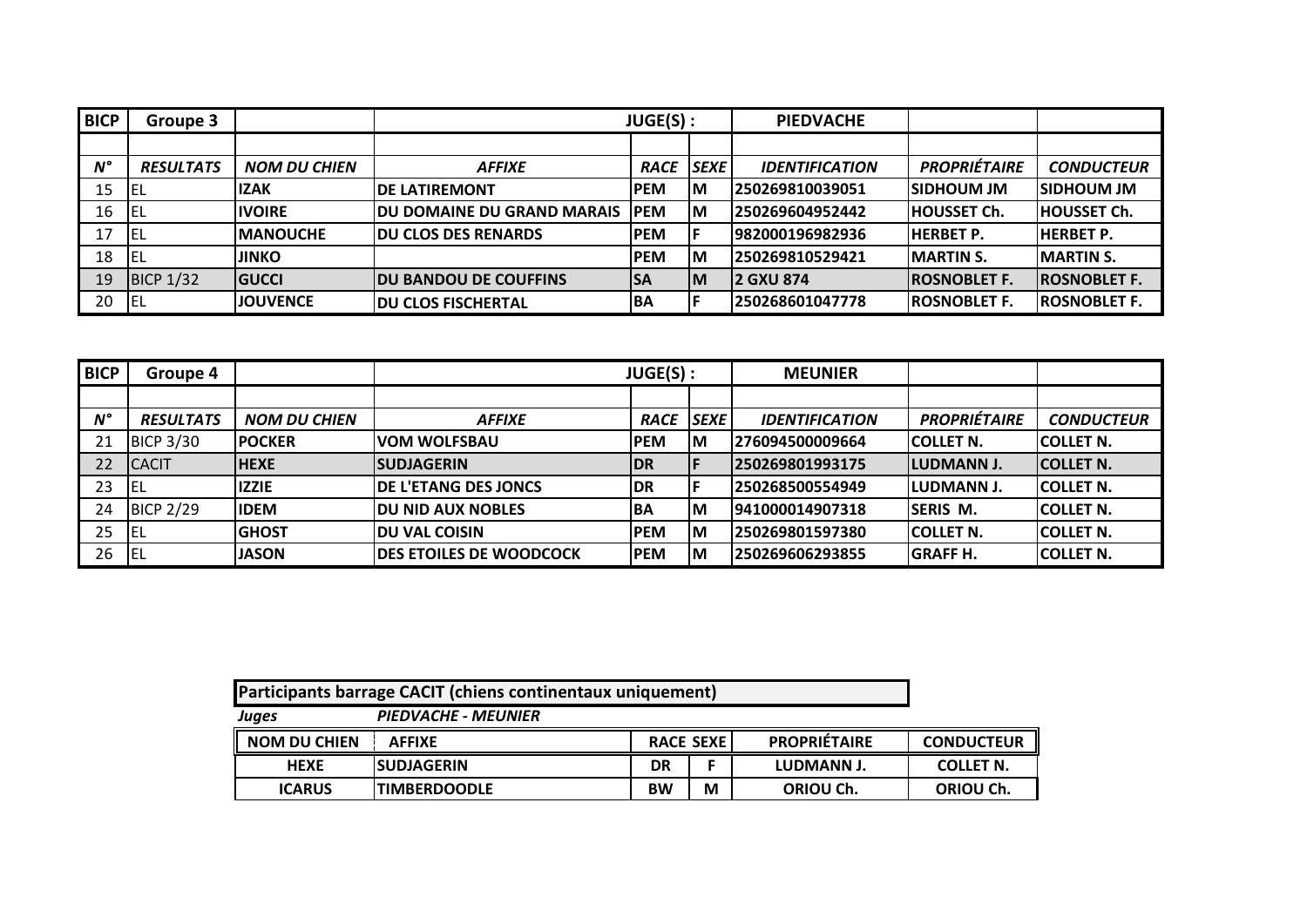| Δ<br>-<br>$\mathbf{\mathsf{m}}$<br>∼ |                 |           |            |              |
|--------------------------------------|-----------------|-----------|------------|--------------|
| HEXE                                 | SUDJAGERIN<br>S | <b>DR</b> | LUDMANN J. | LET N.<br>ה^ |

**R C A C I T**

**NON DELIVRE**

## **Coupe de France de chasse pratique**

**Participants barrage final** *Juges GERLET-LASSANDRE-ARCHAMBAULT NOM DU CHIEN AFFIXE RACE SEXE PROPRIÉTAIRE CONDUCTEUR*

|                      | <i>FU LINE</i>                       | ハハしん フレハレ |   |                      | <u>CUNDUCILUM</u>    |
|----------------------|--------------------------------------|-----------|---|----------------------|----------------------|
| <b>HEXE</b>          | <b>ISUDJAGERIN</b>                   | DR        |   | LUDMANN J.           | <b>COLLET N.</b>     |
| <b>GUCCI</b>         | <b>JDU BANDOU DE COUFFINS</b>        | SΑ        | M | ROSNOBLET F.         | <b>ROSNOBLET F.</b>  |
| <b>JUNES'S PEARL</b> | <b>IDES PERDREAUX DE LA SEPTAINE</b> | Lab       |   | <b>BESSONNIER A.</b> | <b>BESSONNIER A.</b> |

| VAINQUEUR Coupe de France de chasse pratique |                                      |     |  |                      |                      |  |
|----------------------------------------------|--------------------------------------|-----|--|----------------------|----------------------|--|
|                                              |                                      |     |  |                      |                      |  |
| <b>JUNES'S PEARL</b>                         | <b>IDES PERDREAUX DE LA SEPTAINE</b> | Lab |  | <b>BESSONNIER A.</b> | <b>BESSONNIER A.</b> |  |

|             | VICE-VAINQUEUR Coupe de France de chasse pratique |    |            |                  |
|-------------|---------------------------------------------------|----|------------|------------------|
|             |                                                   |    |            |                  |
| <b>HEXE</b> | <b>SUDJAGERIN</b>                                 | DR | LUDMANN J. | <b>COLLET N.</b> |

| Prix du meilleur chien d'arrêt britannique |                               |           |   |                     |                     |
|--------------------------------------------|-------------------------------|-----------|---|---------------------|---------------------|
|                                            |                               |           |   |                     |                     |
| <b>GUCCI</b>                               | <b>JDU BANDOU DE COUFFINS</b> | <b>SA</b> | M | <b>ROSNOBLET F.</b> | <b>ROSNOBLET F.</b> |